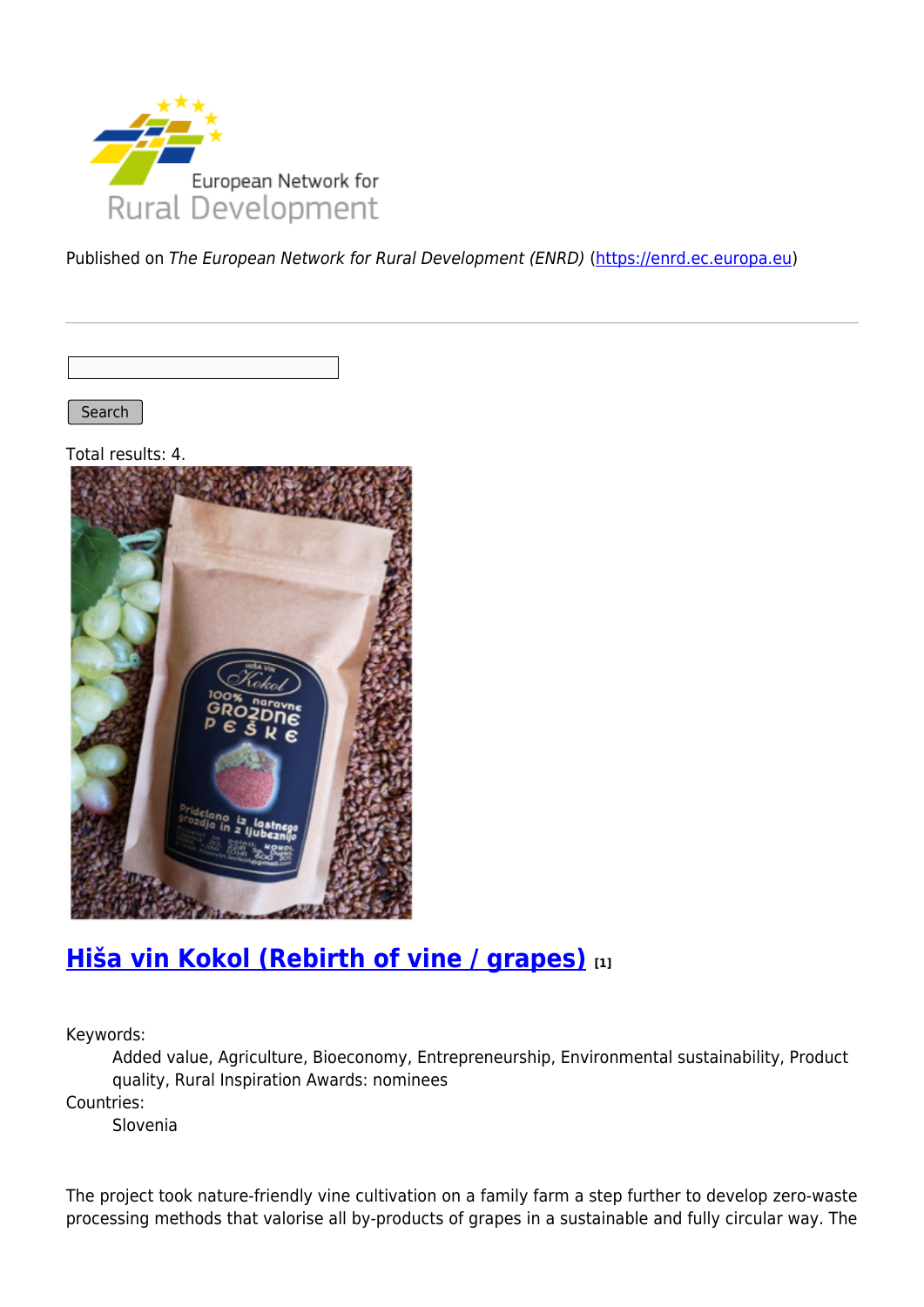resulting seeds, oil and flour have proved very popular with customers.



## **[Zagorin Hellas - Control by sexual confusion of pest](https://enrd.ec.europa.eu/projects-practice/zagorin-hellas-control-sexual-confusion-pest-lepidoptera-apple-orchards_en) [Lepidoptera in apple orchards](https://enrd.ec.europa.eu/projects-practice/zagorin-hellas-control-sexual-confusion-pest-lepidoptera-apple-orchards_en) [2]**

Keywords:

Agriculture, Biodiversity, Environmental protection, Producer groups Countries:

Greece

A cooperative of apple producers set up a joint effort among its members to control the codling moth, a major pest, by means of sexual confusion.



## **[The Greek Red Cow Breed Kastorias - Kristallopigis](https://enrd.ec.europa.eu/projects-practice/greek-red-cow-breed-kastorias-kristallopigis_en) [3]**

Keywords:

Animal husbandry, Animal welfare, Biodiversity, Mountain area, Nature conservation, Young farmers

Countries:

Greece

**project focusing on the protection and promotion of a breed of cattle specific to Western Macedonia, the Greek Red Kastoria-Kristalopigi cow.**